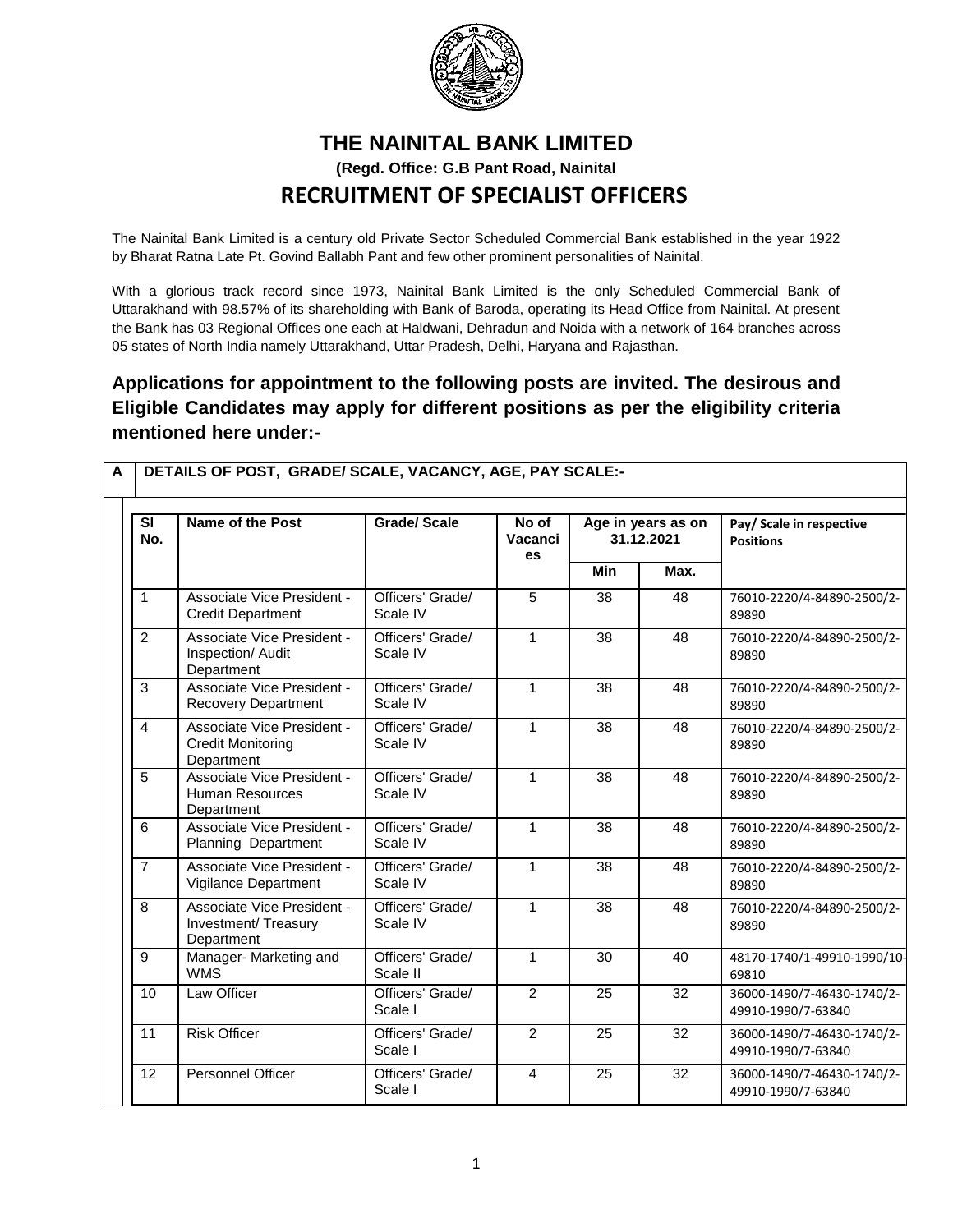

#### **(Regd. Office: G.B Pant Road, Nainital**

#### **Note:**

- 1. The number of vacancies mentioned above is provisional and may vary according to the actual requirement of the Bank.
- 2. Bank reserves the right to cancel the recruitment process partly/ entirely at any time.
- 3. In cases where experience in a specific field is required, the relevant experience certificate must contain specifically that the candidate has experience in that specific field.
- 4. In cases where the certificate of degree / diploma does not specify the field of specialization, the candidate will have to produce a certificate from the concerned University / College/ Institute specifically mentioning the specialization.
- 5. The candidates can be posted/ subsequently transferred to any of the existing/ proposed Branches/ Offices of the Bank as per banking exigencies.
- 6. **Important** Candidates are advised to carefully note that, they will be required to execute an Indemnity Bond for prescribed amount with surety for serving the Bank for a specified period. In case the candidate resigns from or leaves/ abandons the service before completion of the specified period, he/ she will indemnify the Bank for amount of the Bond, for all losses, costs, charges and expenses incurred by the Bank. Selected candidates shall execute the Indemnity Bond before joining Bank's service as below:

| <b>Officers' Grade/ Scale</b> | <b>Amount of Bond</b> | <b>Bond Period</b> |
|-------------------------------|-----------------------|--------------------|
| Grade/Scale-I /II/IV          | Rs. 2.00 Lacs         | 02 Years           |

| <b>B.</b>    | ELIGIBILITY CRITERIA IN REFERENCE TO EDUCATIONAL QUALIFICATION AND EXPERIENCE |                                                                                 |                                                                                                                                                                                                                                                      |                                                                                                                                                                                                                                                                                                                                                                                                                                                                                                        |  |
|--------------|-------------------------------------------------------------------------------|---------------------------------------------------------------------------------|------------------------------------------------------------------------------------------------------------------------------------------------------------------------------------------------------------------------------------------------------|--------------------------------------------------------------------------------------------------------------------------------------------------------------------------------------------------------------------------------------------------------------------------------------------------------------------------------------------------------------------------------------------------------------------------------------------------------------------------------------------------------|--|
|              | SI No.                                                                        | Post                                                                            | <b>Educational Qualification as on</b><br>31.12.2021                                                                                                                                                                                                 | Mandatory Experience as on 31.12.2021                                                                                                                                                                                                                                                                                                                                                                                                                                                                  |  |
| $\mathbf{1}$ |                                                                               | AVP In Officers'<br>Grade/ Scale IV -<br>Credit<br>Department                   | CA / CFA OR<br>Full time 2 years MBA (Finance) from a<br>recognized university/ institute with<br>relevant experience of 6 years OR<br>B.Com/ M.Com with relevant experience of<br>8 years.<br>Additional qualification preferably: JAIIB &<br>CAIIB | 6/ 8years of post qualification experience of<br>working in the Credit/ Advances/ Loan<br>Processing units of a Bank/ Fls/ NBFCs out<br>of which minimum 2 years of experience<br>should be of having worked as Senior<br>Manager/ Grade III or equivalent.<br>The candidate should be proficient in<br>MSME/<br>Retail/<br>Corporate<br>lending/<br>processing of large proposals & process of<br>sanctioning thereof.                                                                                |  |
| 2            |                                                                               | AVP In Officers'<br>Grade/ Scale IV<br>- Inspection/<br><b>Audit Department</b> | CA / CFA/ ICWA OR<br>Full time 2 years MBA (Finance) from a<br>recognized university/ institute OR<br>B.Com/ M.Com/ Other Post Graduation<br>Additional qualification<br>preferably: JAIIB &CAIIB, Certification in<br>the relevant field.           | 7 years of post-qualification experience of<br>working in the Operations & Credit/<br>Advances/ Loan Processing units of a Bank/<br>FIs/ NBFCs out of which minimum 2 years<br>of experience should be of having worked as<br>Senior Manager/ Grade III or equivalent in<br>the Inspection Department of a Bank/<br>Financial Institution.<br>The candidate should be proficient in<br>MSME/<br>Retail/<br>Corporate<br>lending/<br>processing of large proposals & process of<br>sanctioning thereof. |  |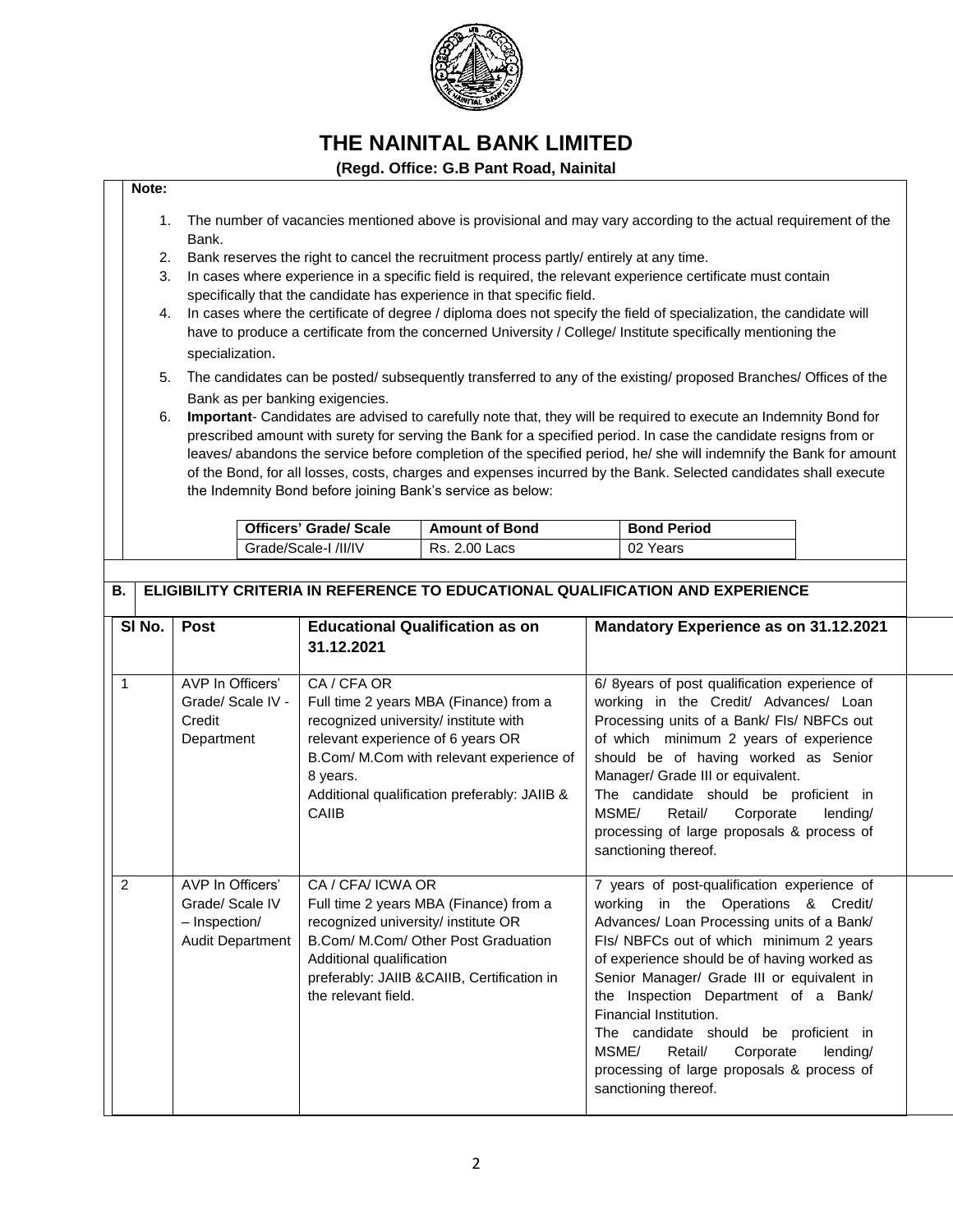

| 3 | AVP In Officers'<br>Grade/ Scale IV -<br>Recovery<br>Department                  | CA / CFA/ ICWA OR<br>Full time 2 years MBA(Finance) from a<br>recognized university/ institute OR<br>B.Com/ M.Com/ Other Post Graduation<br>Additional qualification<br>preferably: JAIIB & CAIIB, Certification in<br>the relavant field.                                                                   | 7 years of post-qualification experience of<br>working in the Operation and Credit/<br>Advances/ Loan Processing units of a Bank/<br>Fls/ NBFCs out of which minimum 2 years<br>of experience should be of having worked as<br>Senior Manager/ Grade III or equivalent in<br>the Recovery Department of a Bank/<br>Financial Institution.                                     |
|---|----------------------------------------------------------------------------------|--------------------------------------------------------------------------------------------------------------------------------------------------------------------------------------------------------------------------------------------------------------------------------------------------------------|-------------------------------------------------------------------------------------------------------------------------------------------------------------------------------------------------------------------------------------------------------------------------------------------------------------------------------------------------------------------------------|
|   |                                                                                  |                                                                                                                                                                                                                                                                                                              | The candidate should be proficient in<br>MSME/<br>Retail/<br>Corporate<br>lending/<br>processing of large proposals & process of<br>sanctioning thereof.                                                                                                                                                                                                                      |
| 4 | AVP In Officers'<br>Grade/ Scale IV -<br><b>Credit Monitoring</b><br>Department  | CA / CFA/ ICWA OR<br>Full time 2 years MBA(Finance) from a<br>recognized university/ institute OR<br>B.Com/ M.Com/ Other Graduation<br>Additional qualification<br>preferably: JAIIB &CAIIB, Certification in<br>the relevant field.                                                                         | 7 years of post-qualification experience of<br>working in the Credit/ Advances/ Loan<br>Processing units of a Bank/ Fls/ NBFCs out<br>of which minimum 2 years of experience<br>should be of having worked as Senior<br>Manager/ Grade III or equivalent.                                                                                                                     |
|   |                                                                                  |                                                                                                                                                                                                                                                                                                              | The candidate should be proficient in<br>MSME/<br>Retail/<br>Corporate<br>lending/<br>processing of large proposals & process of<br>sanctioning thereof.                                                                                                                                                                                                                      |
| 5 | AVP In Officers'<br>Grade/ Scale IV -<br>Human<br><b>Resources</b><br>Department | Graduate / Post Graduate from a<br>recognized University and<br>Master's Degree in Business<br>Administration with specialization in Human<br>Resource Management/ Personnel<br>Management from a recognized<br>University/Institute PG Diploma in<br>Personnel Management/ Industrial laws/<br>Labours Laws | 7 years of post-qualification experience of<br>working in the Human Resource Department<br>of a Bank/ FIs out of which minimum 2 years<br>of experience should be of having worked as<br>Senior Manager/ Grade III or equivalent in<br>the Human Resource Department of a Bank/<br>Financial Institution.                                                                     |
|   |                                                                                  | Additional qualification<br>preferably: JAIIB &CAIIB, Certification in<br>the relevant field.                                                                                                                                                                                                                |                                                                                                                                                                                                                                                                                                                                                                               |
| 6 | AVP In Officers'<br>Grade/ Scale IV -<br>Planning<br>Department                  | Full time/ Regular degree of MBA<br>(Finance) or MA (Economics) or MA<br>(Statistics) with minimum 60% marks from<br>a recognized University or AICTE approved<br>Institute and Proficiency of working in<br>Excel.                                                                                          | 6 years of post-qualification experience of<br>working<br>the<br>Operations,<br>Credit<br>in.<br>Department in a Bank/ Fls/ NBFCs out of<br>which<br>minimum 2 years of experience<br>should be of having worked as Senior<br>Manager/ Grade III or equivalent in the<br>Planning Department of a Bank/ Financial<br>Institution.<br>The candidate having worked as economist |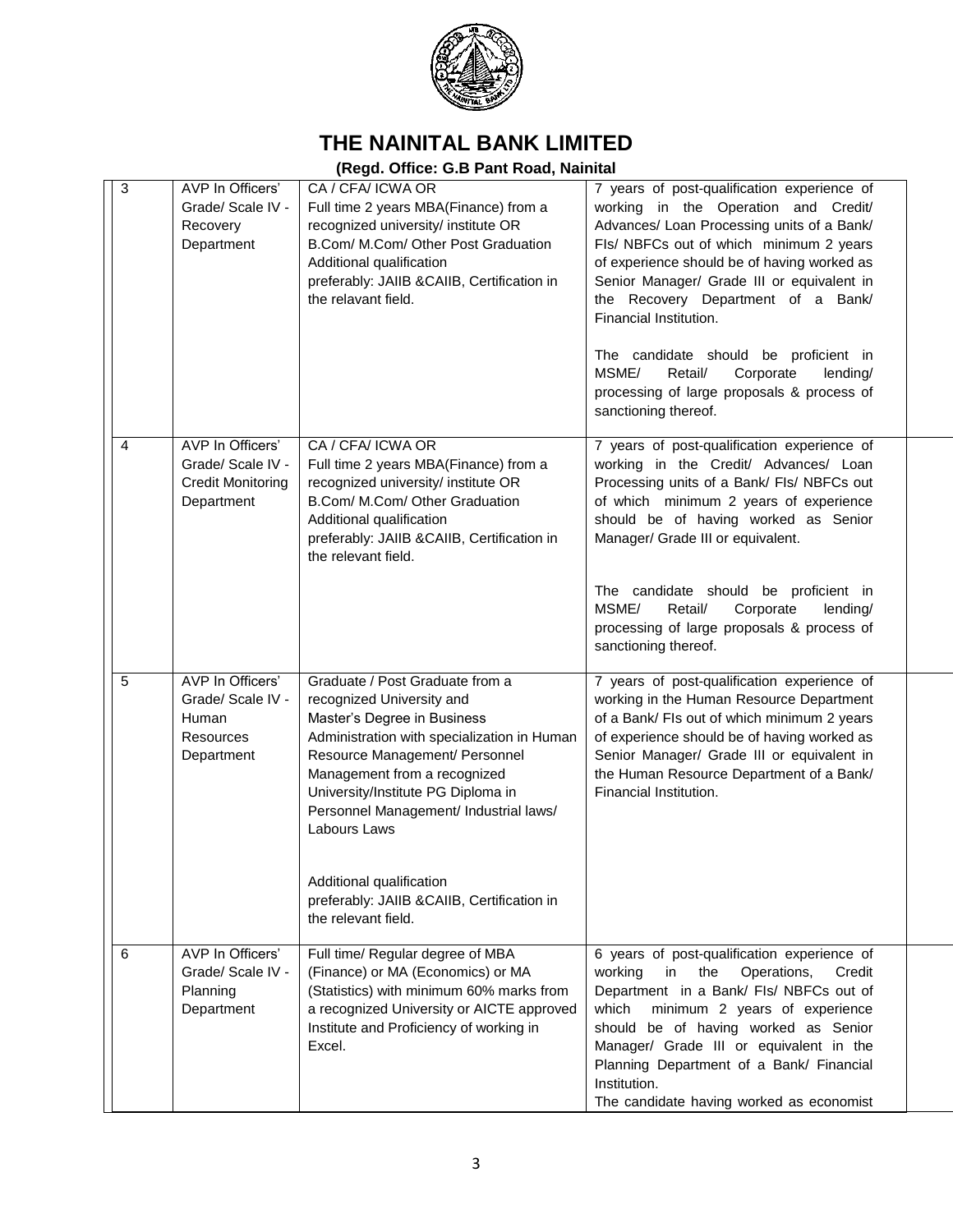

|                |                                                                                |                                                                                                                                                                                                                                                                                                                                                                                                                   | in a Bank/ FI will be given preference.                                                                                                                                                                                                                                                                                           |  |
|----------------|--------------------------------------------------------------------------------|-------------------------------------------------------------------------------------------------------------------------------------------------------------------------------------------------------------------------------------------------------------------------------------------------------------------------------------------------------------------------------------------------------------------|-----------------------------------------------------------------------------------------------------------------------------------------------------------------------------------------------------------------------------------------------------------------------------------------------------------------------------------|--|
| $\overline{7}$ | AVP - Vigilance<br>Department                                                  | CA / CFA/ ICWA OR<br>Full time 2 years MBA(Finance) from a<br>recognized university/ institute OR<br>B.Com/ M.Com/ Other Post Graduation<br>Additional qualification<br>preferably: JAIIB &CAIIB, Certification in<br>the relevant field.                                                                                                                                                                         | 7 years of post-qualification experience of<br>working<br>in<br>the<br>Operations,<br>Credit<br>Department in a Bank/ Fls/ NBFCs out of<br>which<br>minimum 2 years of experience<br>should be of having worked as Senior<br>Manager/ Grade III or equivalent in the<br>Vigilance Department of a Bank/ Financial<br>Institution. |  |
| 8              | AVP In Officers'<br>Grade/ Scale IV -<br>Investment/<br>Treasury<br>Department | Bachelor/ Master Degree in Finance,<br>Investment management from a<br>recognized university.<br>Professional qualification of CFA or<br>equivalent from a recognized university is<br>preferable.<br>Additional qualification<br>preferably: JAIIB &CAIIB, Certification in<br>the relevant field.                                                                                                               | 7 years of post-qualification experience of<br>working<br>in the Treasury/ Investment<br>Department of a Bank/ Fls/ NBFCs out of<br>which<br>minimum 2 years of experience<br>should be of having worked as Senior<br>Manager/ Grade III or equivalent in the<br>Treasury/ Investment Department of a Bank/<br>FI/NBFC.           |  |
| 9              | Manager in<br>Officers' Grade/<br>Scale II -<br>Marketing and<br><b>WMS</b>    | Graduate/Post Graduate from a recognized<br>University and<br>MBA (Marketing) from a recognized<br>University/Institute or Full time 2 years<br>PGDBA/ PGDBM/ PGPM/ PGDM with<br>specialization in Marketing.                                                                                                                                                                                                     | Minimum 4 years' experience in the field of<br>Marketing/ Third Party Products in a Bank/<br>Insurance Company or other Financial<br>Institutions of which 2 years of experience<br>should be of having worked as Officer/<br>Grade I or equivalent in the Marketing<br>Department of a Bank/ FI/ Insurance<br>Company.           |  |
| 10             | Law Officer in<br>Grade/ Scale I                                               | Having passed 3/5 years professional<br>degree in Law with minimum of 55% marks<br>from a recognized University/Institute.                                                                                                                                                                                                                                                                                        | Preference will be given to candidates<br>having 2 or more years of experience in the<br>requisite field.                                                                                                                                                                                                                         |  |
| 11             | Risk Officer in<br>Grade/ Scale I                                              | Full time/ Regular degree of MBA<br>(Finance)/ Master Degree in (Mathematics/<br>Statistics/ Econometrics) with min. 60%<br>marks from a recognized University or<br>AICTE approved Institute.<br>Preference will be given to candidates<br>having Certification in 'Risk in Financial<br>Services' from IIBF/ 'Integrated Risk<br>Management' from NIBM/ GARP- FRM-I or<br>II/ Chartered Financial Analyst (CFA) | Preference will be given to candidates<br>having 2 or more years of experience in the<br>requisite field.                                                                                                                                                                                                                         |  |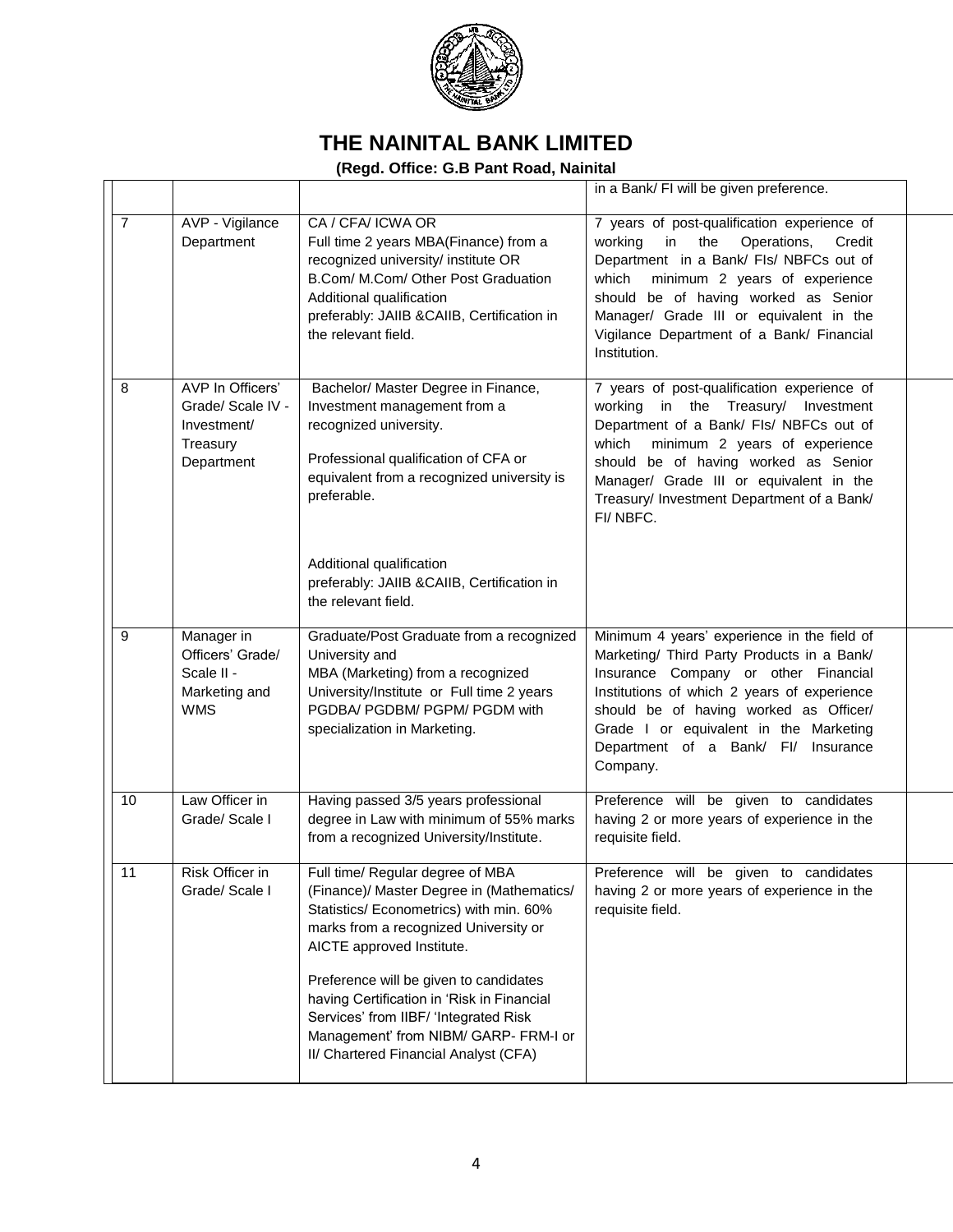

| 12                                                                                                                                                                                                                                                          |     | <b>Personnel Officer</b><br>in Officers'<br>Grade/ Scale I | Graduate / Post Graduate from a<br>recognized University and<br>Master's Degree in Business<br>Administration with specialization in Human<br>Resource Management/ Personnel<br>Management from a recognized<br>University/Institute with minimum 60%<br>marks/ PG Diploma in Personnel<br>Management/ Industrial laws | Preference will be given to candidates<br>having 2 or more years of experience in the<br>requisite field.                                                                                                                                                                                                                                                                                    |
|-------------------------------------------------------------------------------------------------------------------------------------------------------------------------------------------------------------------------------------------------------------|-----|------------------------------------------------------------|------------------------------------------------------------------------------------------------------------------------------------------------------------------------------------------------------------------------------------------------------------------------------------------------------------------------|----------------------------------------------------------------------------------------------------------------------------------------------------------------------------------------------------------------------------------------------------------------------------------------------------------------------------------------------------------------------------------------------|
| C.                                                                                                                                                                                                                                                          |     | <b>HOW TO APPLY:</b>                                       |                                                                                                                                                                                                                                                                                                                        |                                                                                                                                                                                                                                                                                                                                                                                              |
|                                                                                                                                                                                                                                                             |     |                                                            | call letter/Interview advices etc. through email.                                                                                                                                                                                                                                                                      | Candidates should have valid email ID which should be kept active till the declaration of result. It will help them in getting                                                                                                                                                                                                                                                               |
|                                                                                                                                                                                                                                                             |     |                                                            | <b>GUIDELINES FOR FILLING THE APPLICATION</b>                                                                                                                                                                                                                                                                          |                                                                                                                                                                                                                                                                                                                                                                                              |
|                                                                                                                                                                                                                                                             | i.  |                                                            |                                                                                                                                                                                                                                                                                                                        | The candidates applying for the post/s mentioned above must submit their duly typed application in the<br>enclosed Application format through Registered/ Speed Post addressed to 'The Vice President (HRM),                                                                                                                                                                                 |
|                                                                                                                                                                                                                                                             | ii. |                                                            | The Nainital Bank Limited, Head Office, 7 Oaks Building, Mallital, Nainital-263001 (Uttarakhand)'                                                                                                                                                                                                                      | Application fees: Rs. 1500.00 (Rupees one thousand five hundred only) including GST which should<br>be remitted through Demand Draft in favour of the Nainital Bank Limited payable at Nainital                                                                                                                                                                                              |
| (Uttarakhand) and the same should be attached with the application.<br>The recent photograph is to be pasted at the appropriate place and application should be signed by the<br>iii.<br>candidate. Incomplete and illegible applications will be rejected. |     |                                                            |                                                                                                                                                                                                                                                                                                                        |                                                                                                                                                                                                                                                                                                                                                                                              |
|                                                                                                                                                                                                                                                             | iv. |                                                            |                                                                                                                                                                                                                                                                                                                        | The envelope containing the application should be super scribed with 'Application for Post of<br>(Mention name of the post for which applied)                                                                                                                                                                                                                                                |
|                                                                                                                                                                                                                                                             | v.  |                                                            | The following documents should be submitted along with the application:-                                                                                                                                                                                                                                               |                                                                                                                                                                                                                                                                                                                                                                                              |
|                                                                                                                                                                                                                                                             |     | $\bullet$<br>$\bullet$                                     | Secondary School /12th Standard Certificate mentioning the DOB).<br>qualifications acquired.<br>qualification experience.<br>Nainital Bank.                                                                                                                                                                            | Proof of age (copy of passing Secondary/High School/10th standard Certificate or Higher<br>Copy of Certificates and Mark sheets in respect of essential and desirable educational/ professional<br>Appropriate document(s) in support of essential as well as desirable and post professional<br>NOC from the present employer for applying and appearing in the recruitment exercise of The |
|                                                                                                                                                                                                                                                             | vi. |                                                            | amount, separately for each application and required documents / certificates.                                                                                                                                                                                                                                         | Any candidate applying for more than one post should fill separate application/s, with the requisite fee                                                                                                                                                                                                                                                                                     |
| D.                                                                                                                                                                                                                                                          |     | <b>SELECTION PROCESS:</b>                                  |                                                                                                                                                                                                                                                                                                                        |                                                                                                                                                                                                                                                                                                                                                                                              |
|                                                                                                                                                                                                                                                             |     | called for Personal Interview.                             | applicants to shortlist the candidates for Personal Interview, depending upon the number of applications.                                                                                                                                                                                                              | (i) The selection will be based on shortlisting and interview however, Bank may also conduct written examination of the<br>Mere fulfilling minimum qualification, experience and other eligibility criteria will not vest any right in candidate for being                                                                                                                                   |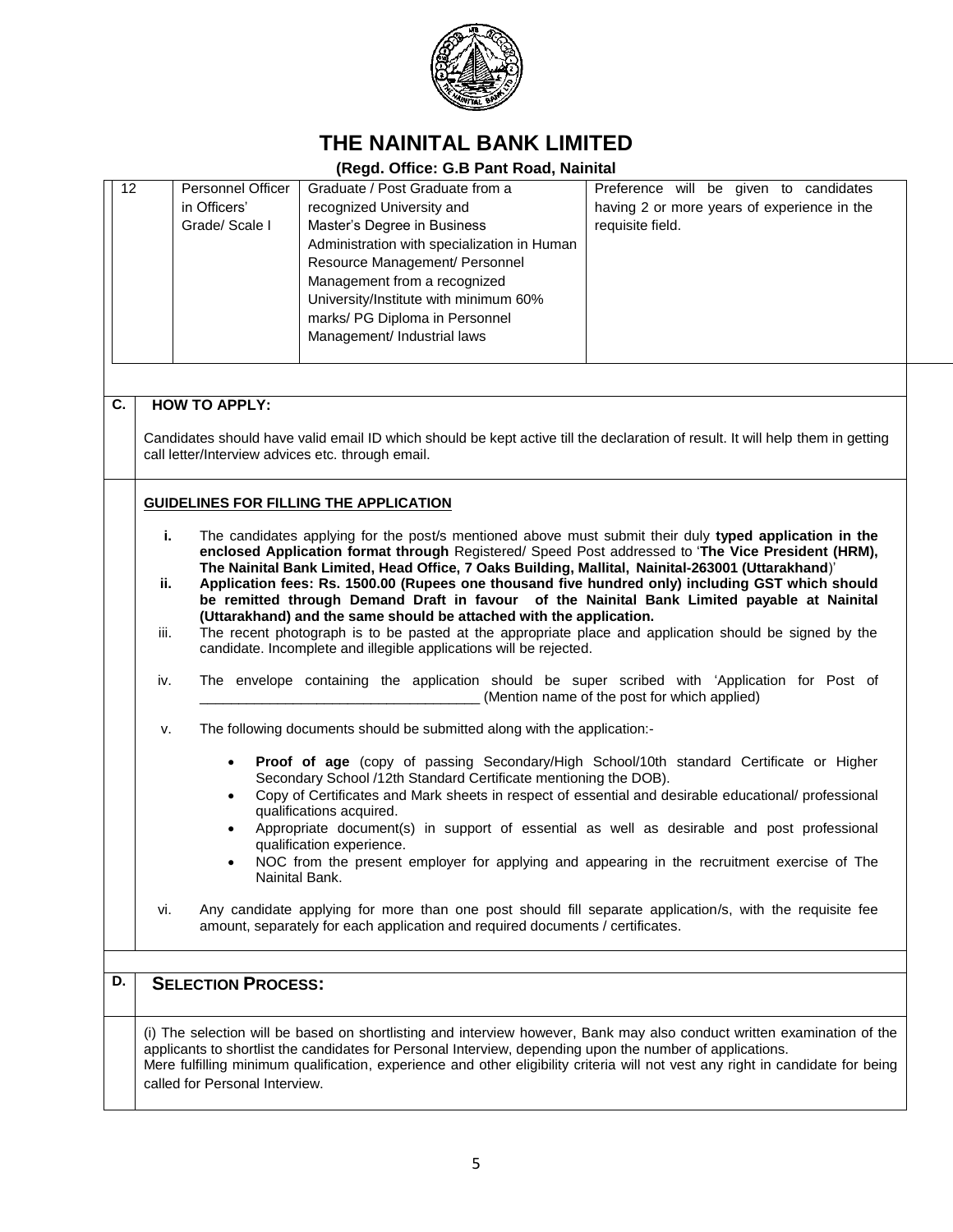

|   |                                                                                                                                                                                                                                                                                                                                                                                                                                              | (ii) The Bank will decide the shortlisting parameters and thereafter, adequate number of candidates, as decided by the<br>Bank will be shortlisted and called for interview. The decision of the bank to call the candidates for the interview shall be<br>final. No correspondence will be entertained in this regard. The initiation of shortlisting and Personal Interview will be<br>made on the registered Email IDs of the candidates.                                           |  |  |
|---|----------------------------------------------------------------------------------------------------------------------------------------------------------------------------------------------------------------------------------------------------------------------------------------------------------------------------------------------------------------------------------------------------------------------------------------------|----------------------------------------------------------------------------------------------------------------------------------------------------------------------------------------------------------------------------------------------------------------------------------------------------------------------------------------------------------------------------------------------------------------------------------------------------------------------------------------|--|--|
|   |                                                                                                                                                                                                                                                                                                                                                                                                                                              | (iii) Merit list of selected candidates will be prepared in descending order on the basis of scores obtained in interview<br>only. In case more than one candidate score the cut-off marks (common marks at cut-off point), such candidates will be<br>ranked according to their age in descending order, in the merit. The marks obtained in the written examination will also be<br>reckoned for arriving at the final merit list (only if a written test is conducted by the Bank). |  |  |
|   |                                                                                                                                                                                                                                                                                                                                                                                                                                              | iv) The candidates finally selected will be intimated/ informed through email on their registered email IDs                                                                                                                                                                                                                                                                                                                                                                            |  |  |
| Е |                                                                                                                                                                                                                                                                                                                                                                                                                                              | NATURE OF EMPLOYMENT AND PROBATION PERIOD                                                                                                                                                                                                                                                                                                                                                                                                                                              |  |  |
|   |                                                                                                                                                                                                                                                                                                                                                                                                                                              | The nature of employment will be regular in all Grades/ Scales IV, II and I, in the fields of Credit, Credit Monitoring,<br>Recovery, Audit, Risk, Personnel, Vigilance, Law, Investment/ Treasury, Planning, Marketing/ WMS, as the case may be.                                                                                                                                                                                                                                      |  |  |
|   | The candidates will be initially in a probation period of 2 years with the half yearly performance evaluation/ review<br>particularly on objective and measurable parameters. Thereafter, after successful completion of probation period of two<br>years the concerned candidates may be regularized in the Bank's services.                                                                                                                |                                                                                                                                                                                                                                                                                                                                                                                                                                                                                        |  |  |
|   | If in case any candidate's performance is found to be unsatisfactory or he/she fails to perform to the expected level, the<br>probation period of the concerned candidates, at the sole discretion of the management, may be extended or the services<br>may be terminated by giving one months' notice or one months' compensation in lieu thereof for such nonperformance/<br>for other negative parameters as may be decided by the Bank. |                                                                                                                                                                                                                                                                                                                                                                                                                                                                                        |  |  |
|   |                                                                                                                                                                                                                                                                                                                                                                                                                                              | Alternatively, if in case any such employee intends to resign from Bank's service he/she shall have to give three months'<br>notice or deposit three months' salary in lieu thereof, acceptance of which will be at the sole discretion of the Bank.                                                                                                                                                                                                                                   |  |  |
| F |                                                                                                                                                                                                                                                                                                                                                                                                                                              | <b>GENERAL INFORMATION</b>                                                                                                                                                                                                                                                                                                                                                                                                                                                             |  |  |
|   | i.                                                                                                                                                                                                                                                                                                                                                                                                                                           | Before applying for a post, the applicant should ensure that he/ she fulfils the eligibility and other<br>norms mentioned above for that post as on the specified date and that the particulars being furnished<br>by him/ her are correct in all respects.                                                                                                                                                                                                                            |  |  |
|   | ii.                                                                                                                                                                                                                                                                                                                                                                                                                                          | In case a candidate is called for interview and is found not satisfying the eligibility criteria (Age, Educational<br>Qualification and Experience etc.) he/ she will not be allowed to appear for the interview.                                                                                                                                                                                                                                                                      |  |  |
|   | ш.                                                                                                                                                                                                                                                                                                                                                                                                                                           | IN CASE IT IS DETECTED AT ANY STAGE OF RECRUITMENT THAT AN APPLICANT DOES NOT FULFIL<br>THE ELIGIBILITY NORMS AND/ OR THAT HE/ SHE HAS FURNISHED ANY INCORRECT/ FALSE<br>INFORMATION OR HAS SUPPRESSED ANY MATERIAL FACT(S), HIS/ HER CANDIDATURE WILL<br>STAND CANCELLED. IF ANY OF THESE SHORTCOMINGS' IS/ ARE DETECTED EVEN AFTER<br>APPOINTMENT, HIS/HER SERVICES ARE/WILL BE LIABLE TO BE TERMINATED.                                                                             |  |  |
|   | iv.                                                                                                                                                                                                                                                                                                                                                                                                                                          | The applicant should ensure that the application is strictly in accordance with the prescribed format and is<br>properly and completely filled.                                                                                                                                                                                                                                                                                                                                        |  |  |
|   | v.                                                                                                                                                                                                                                                                                                                                                                                                                                           | Appointment of selected candidate is subject to his/ her being declared medically fit as per the requirement of<br>the Bank. Such appointment will also be subject to the service and conduct rules of Officers' the Bank for<br>such post in the Bank, in force at the time of joining the Bank.                                                                                                                                                                                      |  |  |
|   | vi.                                                                                                                                                                                                                                                                                                                                                                                                                                          | Candidates are advised to keep their e-mail ID alive for receiving communication viz. call letters/ Interview<br>date advices etc.                                                                                                                                                                                                                                                                                                                                                     |  |  |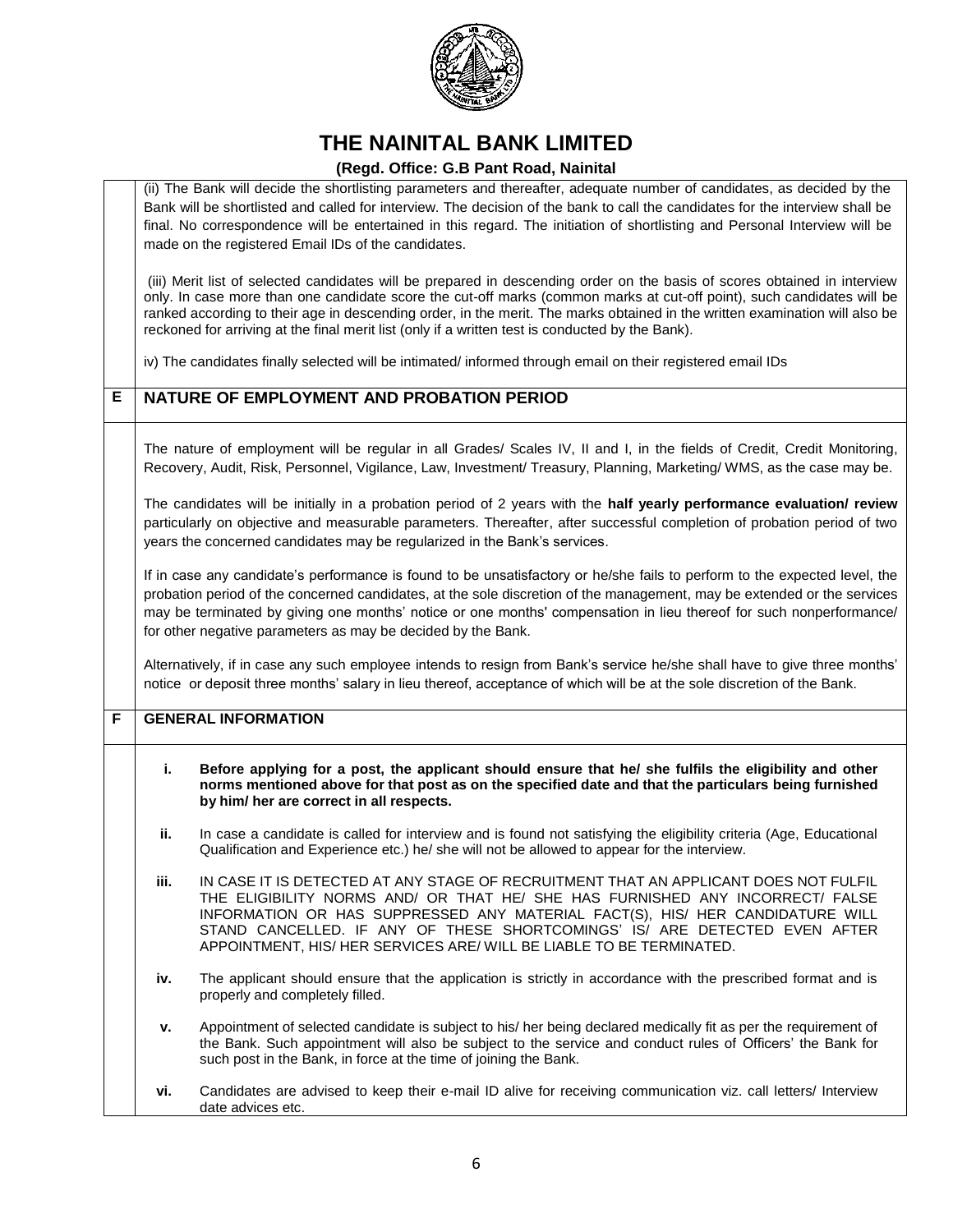

#### **(Regd. Office: G.B Pant Road, Nainital**

|   | vii.                                                                                                                                                                                                                                                                                                                                                                                          | The Bank takes no responsibility for any delay in receipt or loss of any communication.                                                                                                                                                                                                                   |  |  |
|---|-----------------------------------------------------------------------------------------------------------------------------------------------------------------------------------------------------------------------------------------------------------------------------------------------------------------------------------------------------------------------------------------------|-----------------------------------------------------------------------------------------------------------------------------------------------------------------------------------------------------------------------------------------------------------------------------------------------------------|--|--|
|   | viii.                                                                                                                                                                                                                                                                                                                                                                                         | In case of selection, candidates will be required to produce proper discharge certificate, Vigilance Certificate<br>from the employer at the time of taking up the appointment, if he she is already employed.                                                                                            |  |  |
|   | ix.                                                                                                                                                                                                                                                                                                                                                                                           | The candidates will not be reimbursed any Travelling/ Boarding/ Lodging/ other expenses by the<br>Bank for attending Interview process/ written test (if conducted).                                                                                                                                      |  |  |
|   | X.                                                                                                                                                                                                                                                                                                                                                                                            | The applicant shall be liable for civil/ criminal consequences in case the information submitted in his/ her<br>application is found to be false at a later stage.                                                                                                                                        |  |  |
|   | xi.                                                                                                                                                                                                                                                                                                                                                                                           | DECISIONS OF BANK IN ALL MATTERS REGARDING ELIGIBILITY, CONDUCT OF WRITTEN TEST (IF<br>CONDUCTED), INTERVIEW, OTHER VERIFICATION AND SELECTION WOULD BE FINAL AND BINDING<br>ON ALL CANDIDATES. NO REPRESENTATION OR CORRESPONDENCE WILL BE ENTERTAINED BY<br>THE BANK IN THIS REGARD.                    |  |  |
|   | xii.                                                                                                                                                                                                                                                                                                                                                                                          | Any legal proceedings in respect of any matter of claim or dispute arising out of this advertisement and/or an<br>application in response thereto can be instituted only in Nainital and courts/tribunals/forums at Nainital only<br>shall have sole and exclusive jurisdiction to try any cause/dispute. |  |  |
|   | xiii.                                                                                                                                                                                                                                                                                                                                                                                         | ALL REVISIONS/ CORRIGENDUM (IF ANY) WILL BE HOSTED ON THE BANK'S WEBSITE ONLY IN<br><b>RECRUITMENT SECTION.</b>                                                                                                                                                                                           |  |  |
|   | xiv.                                                                                                                                                                                                                                                                                                                                                                                          | BANK RESERVES THE RIGHT TO CANCEL THE RECRUITMENT PROCESS ENTIRELY AT ANY STAGE                                                                                                                                                                                                                           |  |  |
|   |                                                                                                                                                                                                                                                                                                                                                                                               |                                                                                                                                                                                                                                                                                                           |  |  |
| G |                                                                                                                                                                                                                                                                                                                                                                                               | <b>CLOSING DATE</b>                                                                                                                                                                                                                                                                                       |  |  |
|   | The application, enclosing all prescribed documents should reach the Bank's Head Office on or before February 7,<br>2022 at the address mentioned (refer guidelines for filling the application) in the sealed envelope which should be<br>for) only through registered/ speed post. The Bank takes no responsibility for any delay in receipt or loss of<br>application/s in postal transit. |                                                                                                                                                                                                                                                                                                           |  |  |

**Vice President (HRM) The Nainital Bank Limited Head Office, Seven Oaks, Mallital, Nainital- 263001 (Uttarakhand)**

Place- Nainital Date- January 15, 2022